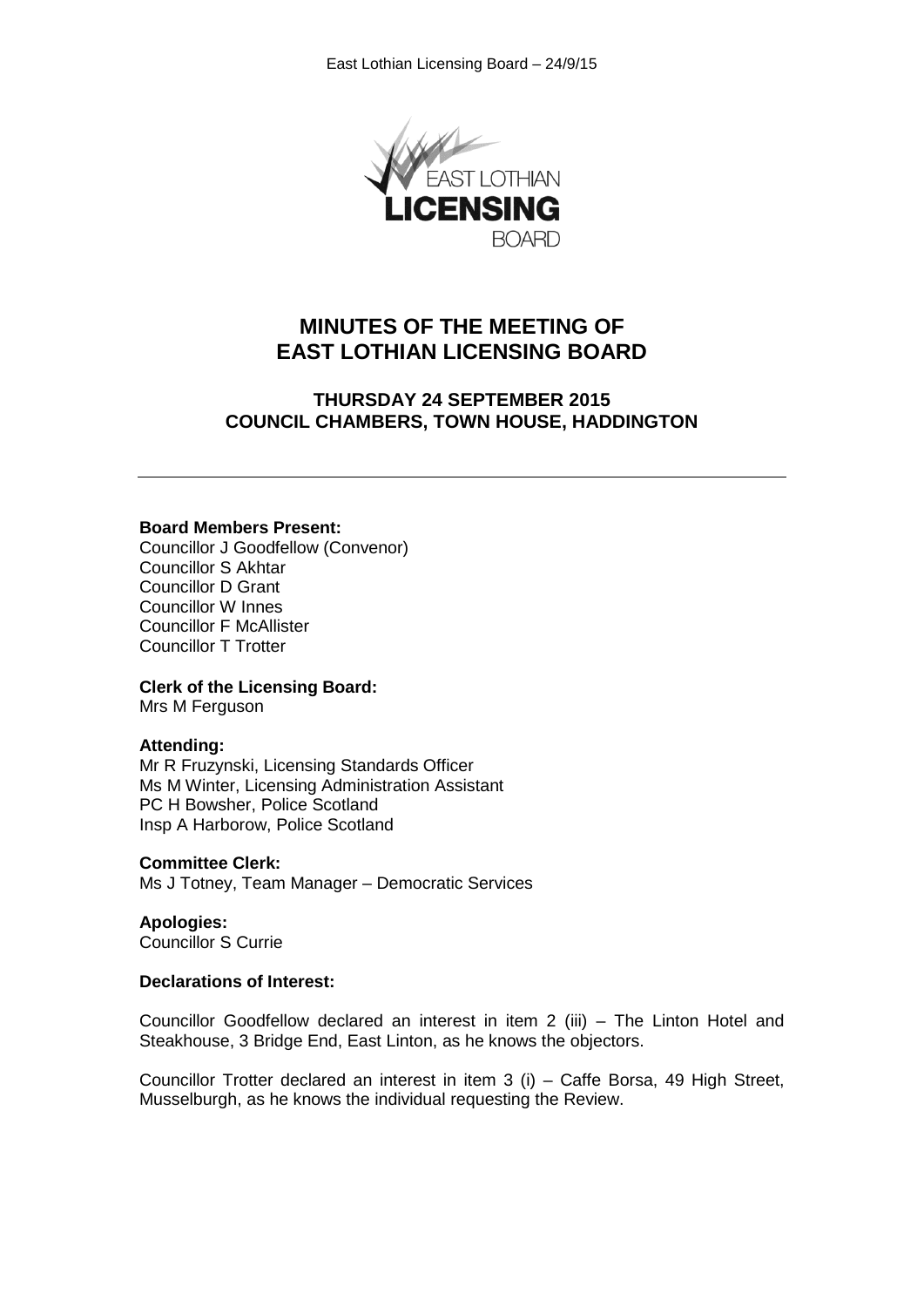## **1. MINUTES FOR APPROVAL – 27 AUGUST 2015**

The minutes of the Licensing Board meeting of 27 August 2015 were agreed to be a true record.

## **2. VARIATION TO PREMISES LICENCE**

## **(i) Aldi Stores Ltd, Bank Retail Park, Newhailes Road, Musselburgh**

Mr N Hassard, Lindsays, was present to represent the applicant. Mr A Robson, Area Manager (East Lothian), Aldi Stores Ltd was also present. No objections had been received in respect of this application.

The Clerk stated that the application seeks to vary the licence to accommodate a seasonal increase in capacity of  $9m^2$  between 24 November and 9 January each year; and to make a consequential change to the wording in the operating plan.

Mr Hassard highlighted the pertinent points in his client's application.

There were no further comments from the Licensing Standards Officer or from Police Scotland.

Councillor McAllister, local Ward member, stated that this is a well run store.

Councillor Innes remarked that Aldi Stores Ltd is a responsible operator.

#### **Decision**

East Lothian Licensing Board agreed to grant the variation to the premises licence.

## **(ii) North Berwick Diner and Fry, 11 Quality Street, North Berwick**

No one was present to represent the applicant. No objections had been received in respect of this application.

The Clerk stated that the application seeks to vary the licence to include funeral teas; birthdays; club or other group meetings; and live performances which may commence before core hours but not before 10 am; and televised sport. She pointed out to members that the addition of live music has been driven by successful performances at the premises during Fringe by the Sea.

Councillors Innes, Trotter and Goodfellow commented on the positive tourism and economic benefits resulting from Fringe by the Sea.

## **Decision**

East Lothian Licensing Board agreed to grant the variation to the premises licence.

## **(iii) The Linton Hotel and Steakhouse, 3 Bridge End, East Linton**

*Having declared an interest in this item, Councillor Goodfellow withdrew from the meeting and left the Council Chamber.*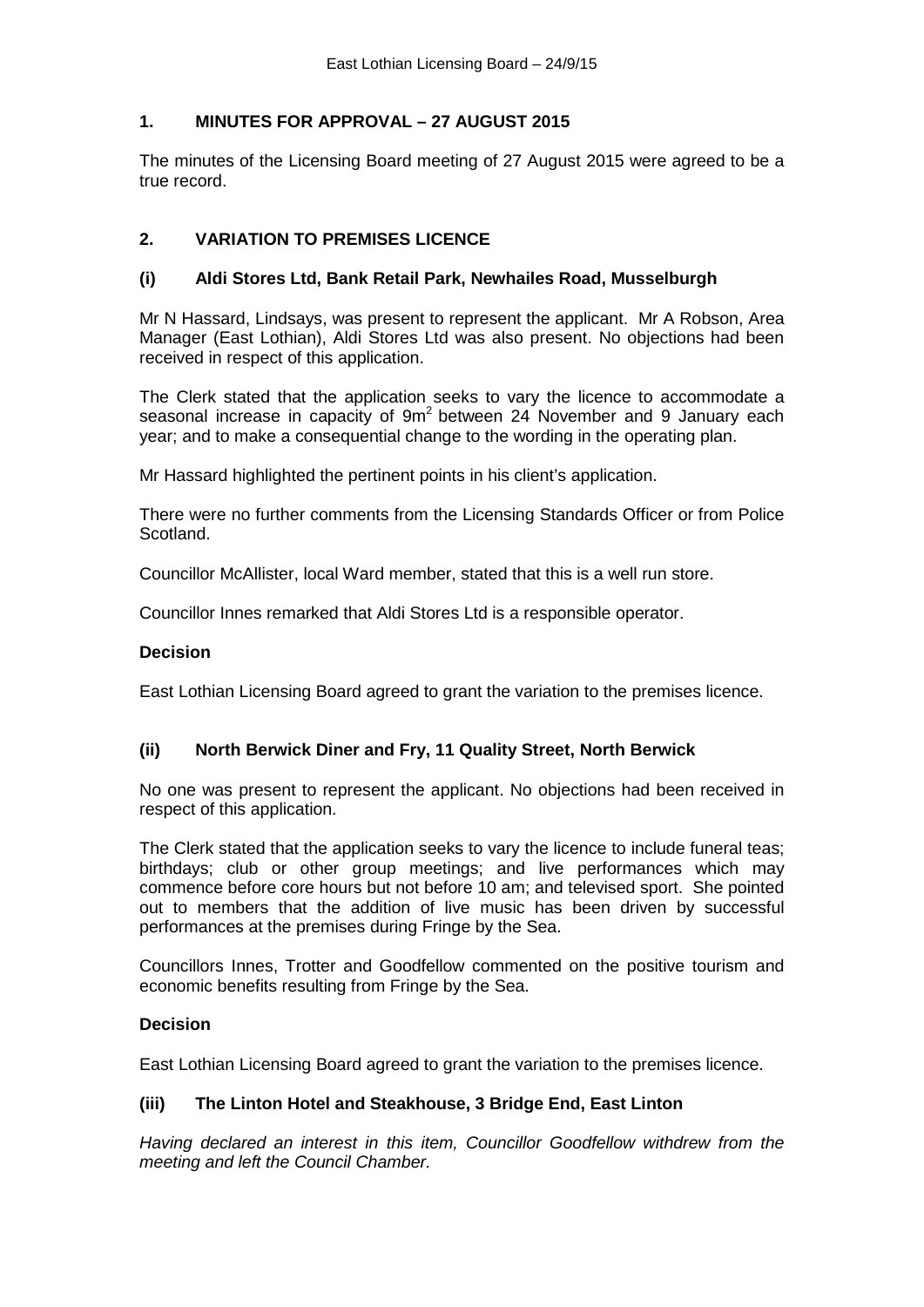In his absence, Councillor Innes proposed that Councillor Grant take the chair; this was seconded by Councillor Trotter.

Mr A MacDonald, MacDonald Licensing was present to represent the applicant. Mr P Cairney, licence holder and tenant manager, Linton Hotel, was also present.

One public objection had been received; the objector was not present.

The Clerk stated that the application seeks to vary the licence to include recorded music; live performances; televised sport; to add off sales from 11 am to 10 pm each day; to provide that certain activities will take place outwith core hours, taking into account the fact that the premises are a hotel; to clarify access by children and young persons, particularly when resident in the hotel; to amend on sale hours on Thursday, Friday and Saturday to 1 am, and on a Sunday to midnight; and to replace current provisions on seasonal variations and provide that the premises would like to take advantage of general extensions issued by the Board, and may apply for extended hours on certain occasions. She advised that the application also seeks to substitute a new layout plan to clarify the extent of the outside area; clarify the areas where children and young persons have access; rename the use of certain rooms; and change the name of the premises to The Linton Hotel and Steakhouse.

Mr MacDonald highlighted the key points in the application. He responded to the comments in the Police Scotland report by stating that he did not consider it realistic that the off sales of alcohol should be the same price that patrons pay to consume it on the premises; a point he re-iterated later in the meeting to Councillor Grant. Mr Cairney explained the need for a competitive price-point for alcohol off sales if the outside catering part of his business is to be successful.

Mr MacDonald advised the Board that Mr Cairney had spoken to his neighbours regarding their objections about privacy. He stated that their concerns would be resolved by re-instating fencing in the outside area of the premises, near the neighbouring residential property and restricting the licensed area to exclude the area immediately adjacent to the neighbours' property. He advised that an amended layout plan would be submitted and undertook to forward a colour copy to the licensing office.

The Licensing Standards Officer advised that he had no objections to the application.

Board members indicated that they were pleased that the applicant had demonstrated a responsible attitude to their neighbours.

Councillor Innes felt that it was unreasonable for Police Scotland to request that the price of off sales is identical to the price of purchasing alcohol on the premises. He suggested that any policy for off sales pricing in East Lothian should be discussed with the Licensing Forum. Councillor Grant advised that the alcohol pricing policy could be reviewed in 2016 when the Statement of Licensing Principles is revised.

## **Decision**

East Lothian Licensing Board agreed to grant the variation to the premises licence subject to an amended layout plan showing the reinstatement of the external fencing and restriction of the licensed area.

*Councillor Goodfellow rejoined the meeting and regained the Chair from Councillor Grant.*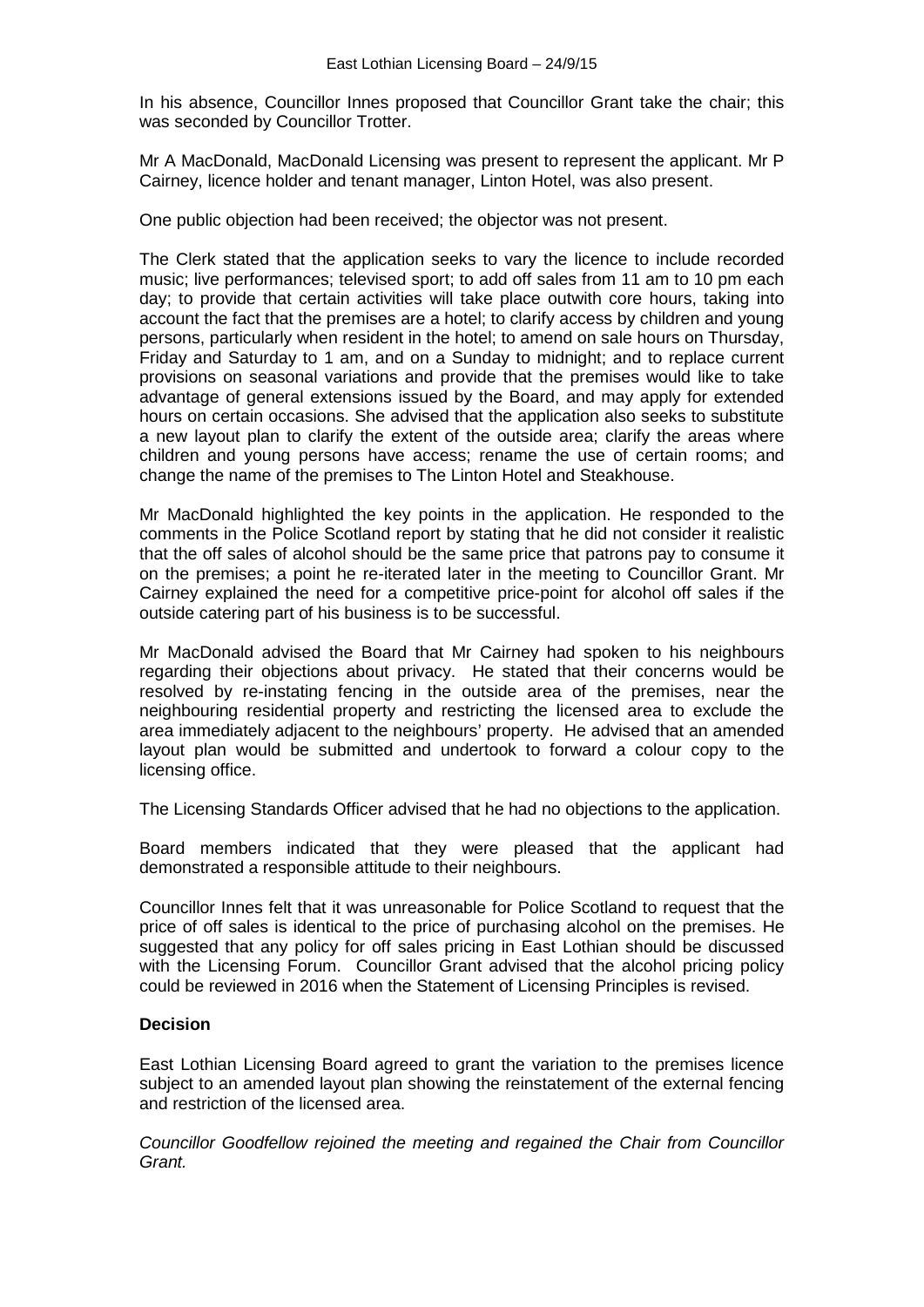## **3. REVIEW OF PREMISES LICENCE**

#### **(i) Caffe Borsa, 49 High Street, Musselburgh**

*Having declared an interest in this item, Councillor Trotter withdrew from the meeting and left the Council Chamber.*

The Clerk advised that the review had been requested by Mr K Potter, previously designated premises manger (DPM) at Caffe Borsa. Under delegated authority, the Clerk had agreed that this is a valid request for a review. She advised that reports from Police Scotland and the Licensing Standards Officer had been obtained and distributed to the Members of the Board and all other parties. These reports detail the circumstances leading to the review request which include the claim that Mr Richardson had been selling alcohol to be consumed outside the premises at tables placed on the footway at the front of the cafe while there were no outside drinking facilities granted in the licence.

Mr G Richardson, the tenant and manager of Caffe Borsa, was present.

Mr Potter and the Licensing Standards Officer (LSO) advised that they had nothing to add to their written reports. In response to Councillor Goodfellow, the LSO confirmed that no alcohol was being consumed outside the premises when he visited on 31 August 2015 with PC Bowsher.

Insp Harborow referred to the Police report and advised that references to 30 August should read 23 August. He highlighted the final paragraph of the report and stressed that he is very concerned about Mr Richardson's dismissive approach to licensing legislation.

Mr Richardson confirmed that the understood the allegations and stated that the times of the alleged incidents are all inaccurate. He advised that he could verify that he was elsewhere on the stated dates and times if necessary. He apologised if he had appeared dismissive to the Police and commented that he has always valued the advice available from the LSO. He acknowledged that on the day he was visited by the LSO and PC Bowsher he did appear vague about the staff training records but asserted that this was the responsibility of Mr Potter in his role as DPM.

Mr Richardson answered a number of questions from Board members including: compliance with licensing training; his plans for recruiting a new DPM; discrepancies between his recollection of the conversation regarding the cheque which he had allegedly given to a Council officer from Transportation Department in respect of a permit for the use of tables and chairs outside the premises and that of the Police and LSO; his un-discharged bankruptcy; the fact that licensing legislation applies to premises of all sizes; and his experience in the licensed trade. Mr Richardson stated that he had been opportunistic in placing tables outside the premises without the necessary permissions but that he respects the licensing legislation and recent changes in licensing law.

Councillor Innes stated that the character of licence holders is very important and suggested that Mr Richardson was trying to mislead the Licensing Board regarding the permit for outside tables.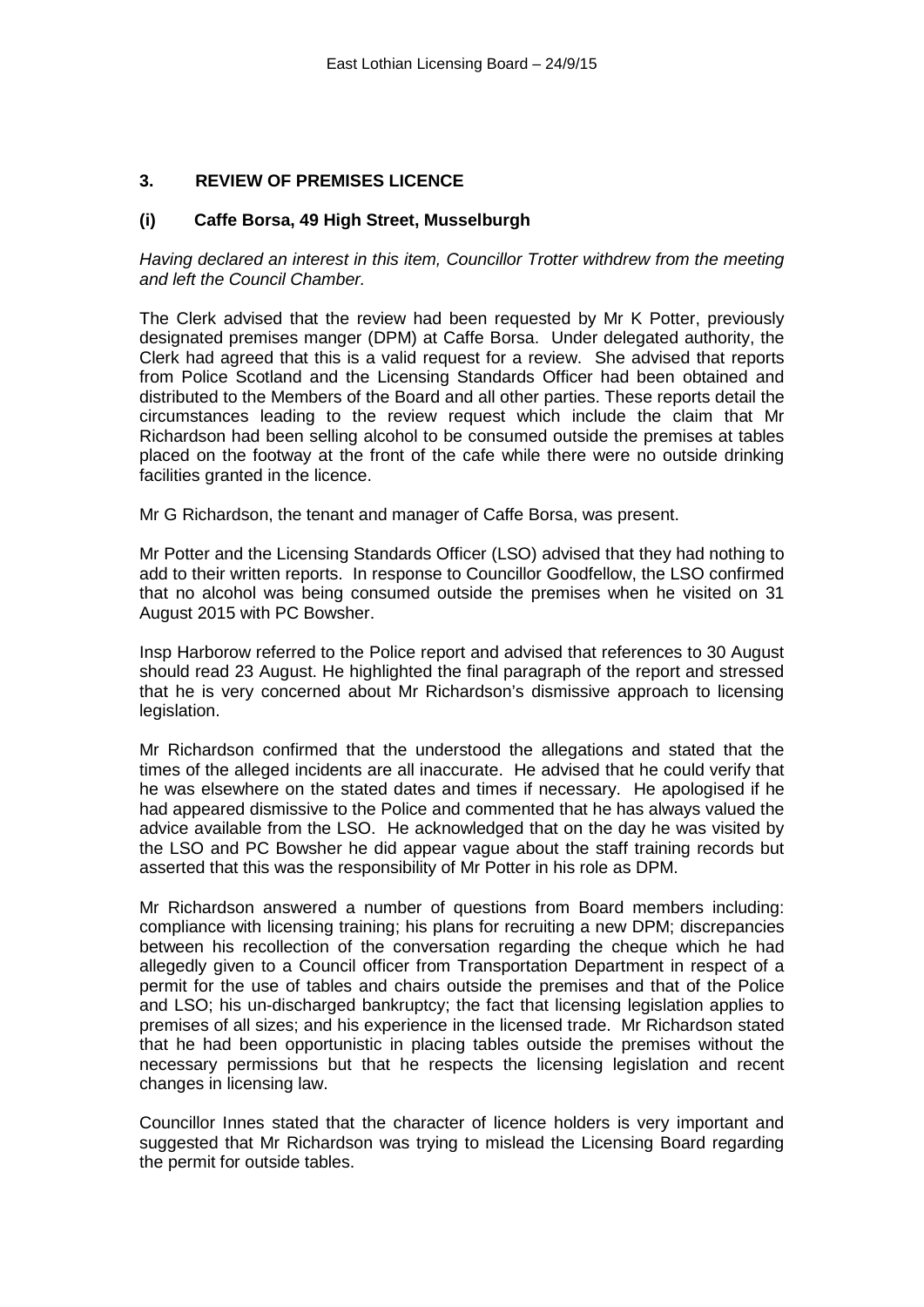Councillor Goodfellow pointed out to Mr Richardson that both the Police and the LSO had concerns about his dismissive attitude and the failures to comply with licensing law that became apparent through their investigations. Mr Richardson replied that he had not intended to appear complacent or derogatory in relation to licensing legislation.

Mr Potter provided information about his employment with Caffe Borsa and told members that Mr Richardson had purported to be the owner of Caffe Borsa.

The members of East Lothian Licensing Board and the Clerk of the Board withdrew from the Council Chamber to debate the matter in private.

Returning to the Chamber and addressing Mr Richardson directly, Councillor Goodfellow, stated that the reports from Police Scotland and the Licensing Standards Officer led the Board to conclude that the premises are not being operated in accordance with conditions of the premises licence. The premises licence would therefore be suspended for one month until 24 October 2015. The Board urged that the opportunity be taken to appoint a qualified designated premises manager and to ensure that all staff are trained and have up to date training records. Councillor Goodfellow added that assistance could be sought from Police Scotland and the LSO.

## **Decision**

East Lothian Licensing Board agreed to suspend the premises licence for one month until 24 October 2015.

#### **(ii) Elphinstone Arms, Main Street, Elphinstone**

*Councillor Trotter rejoined the meeting.*

Mr A MacDonald, MacDonald Licensing was present to represent the applicant. Mrs M Dodds, premises manager, was also present.

The Clerk advised that the review had been requested by Police Scotland and had been continued from previous meetings of the Licensing Board, subject to the condition that the premises did not re-open until the Board had held a review hearing.

Mr MacDonald updated Board members regarding the premises insurance claim and indicated that the repairs works would not start until early 2016. He assured members that the premises would not re-open until the Board are satisfied with the proposals and that previous issues are addressed to the Board's satisfaction.

The Clerk confirmed that a condition to this effect, without time limit, had been added to the licence following the Board meeting in May 2015.

Mr MacDonald therefore requested a further continuation, subject to that condition.

The LSO had no further comments. Insp Harborow advised that the views of Police Scotland remain consistent with those expressed previously.

## **Decision**

East Lothian Licensing Board agreed to continue the matter for six months, subject to the condition that the premises would not reopen without the prior consent of the Licensing Board.